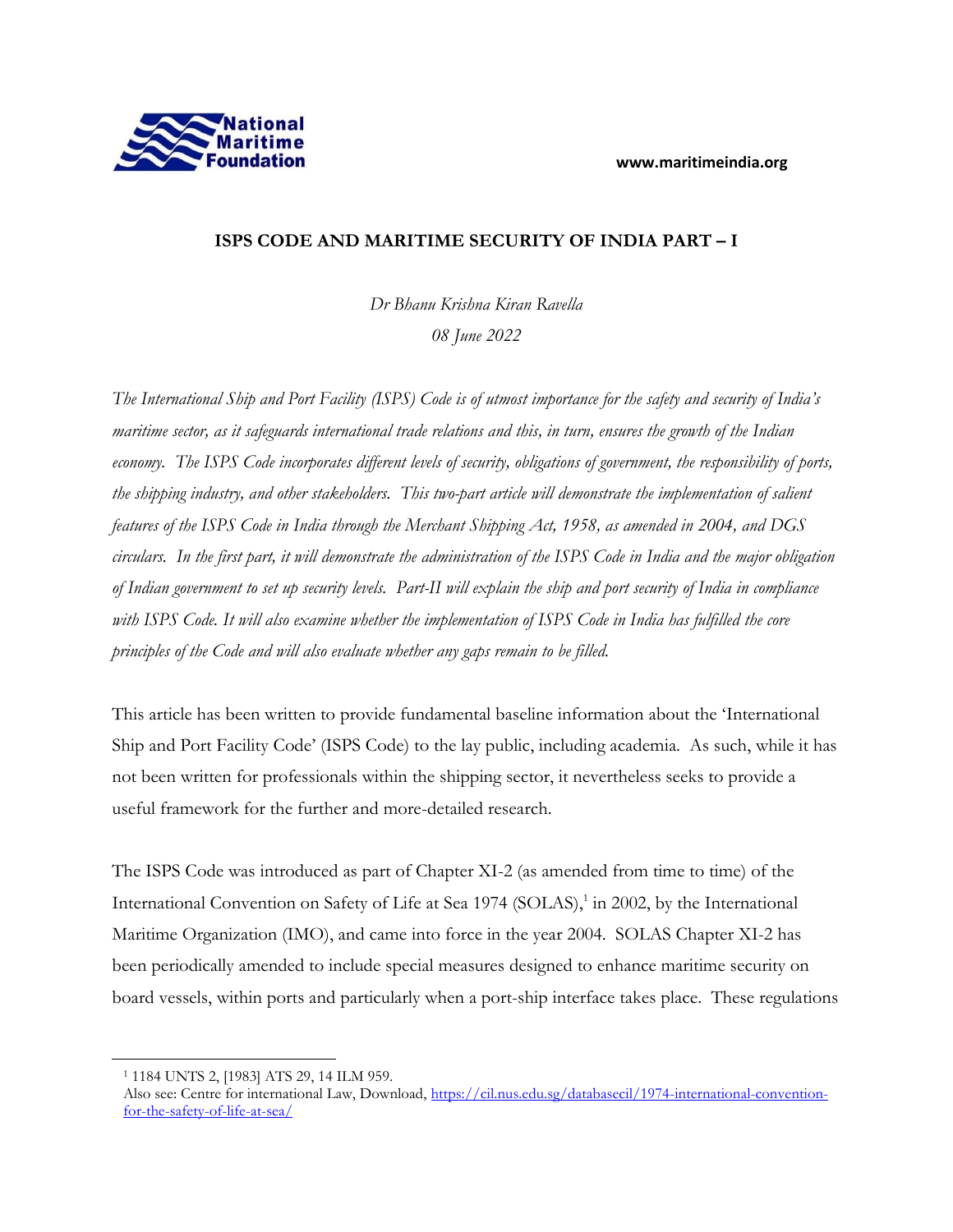are supported by the ISPS Code, so as to establish an international framework for maritime security measures designed to enhance the security of ships and port facilities.<sup>2</sup> Part A of the ISPS Code<sup>3</sup> specifies a list of mandatory requirements, while Part  $B<sup>4</sup>$  provides recommendations on how best to accomplish the obligations set out in Part A.

The objectives of the ISPS Code are:

"…*establishment of an international framework that fosters cooperation between Contracting Governments, Government agencies, local administrations and the shipping and port industries, in assessing and detecting potential security threats to ships or port facilities used for international trade, so as to implement preventive security measures against such threats;* 

*determining the respective roles and responsibilities of all parties concerned with safeguarding maritime security in ports and on board ships, at the national, regional and international levels; to ensure that there is early and efficient collation and exchange of maritime security-related information, at national, regional and international levels;* 

*to provide a methodology for ship and port security assessments, which facilitates the development of ship, company and port facility security plans and procedures, which must be utilised to respond to ships' or ports' varying security levels; and* 

*to ensure that adequate and proportionate maritime security measures are in place on board ships and ports*.*"* 5

The ISPS Code currently applies to 167 States that are contracting parties to SOLAS.<sup>6</sup> India, being a signatory to the IMO Convention, has ratified the ISPS Code and implemented its provisions through the *Merchant Shipping Act 1958* as amended in 2004 (MS Act).<sup>7</sup> By the stipulations of this

<sup>3</sup> ISPS Code, Part A, Mandatory requirements regarding the provisions of chapter XI-2 of the Annex to the International convention for the Safety of life At Sea, 1974, as amended [https://www.classnk.or.jp/hp/pdf/activities/statutory/isps/code/ISPS\\_CodeA.pdf](https://www.classnk.or.jp/hp/pdf/activities/statutory/isps/code/ISPS_CodeA.pdf)

<sup>4</sup> Ibid, , Part B, Guidance regarding the provisions of chapter XI-2 of the Annex to the International Convention for the Safety of Life at Sea, 1974 as amended and part A of this Code,

[https://www.classnk.or.jp/hp/pdf/activities/statutory/isps/code/ISPS\\_CodeB.pdf](https://www.classnk.or.jp/hp/pdf/activities/statutory/isps/code/ISPS_CodeB.pdf)

<sup>2</sup> IMO, "Maritime Security," [https://www.imo.org/en/OurWork/Security/Pages/SOLAS-XI-](https://www.imo.org/en/OurWork/Security/Pages/SOLAS-XI-2%20ISPS%20Code.aspx)[2%20ISPS%20Code.aspx](https://www.imo.org/en/OurWork/Security/Pages/SOLAS-XI-2%20ISPS%20Code.aspx)

<sup>5</sup> Supra note, 2

<sup>6</sup> IMO, "Status of Conventions," accessed on March 28, 2022, p 17 <https://wwwcdn.imo.org/localresources/en/About/Conventions/StatusOfConventions/Status%20-%202022.pdf>

<sup>7</sup> Ministry of Law and Justice, Legislative Department,<https://legislative.gov.in/sites/default/files/A1958-44.pdf>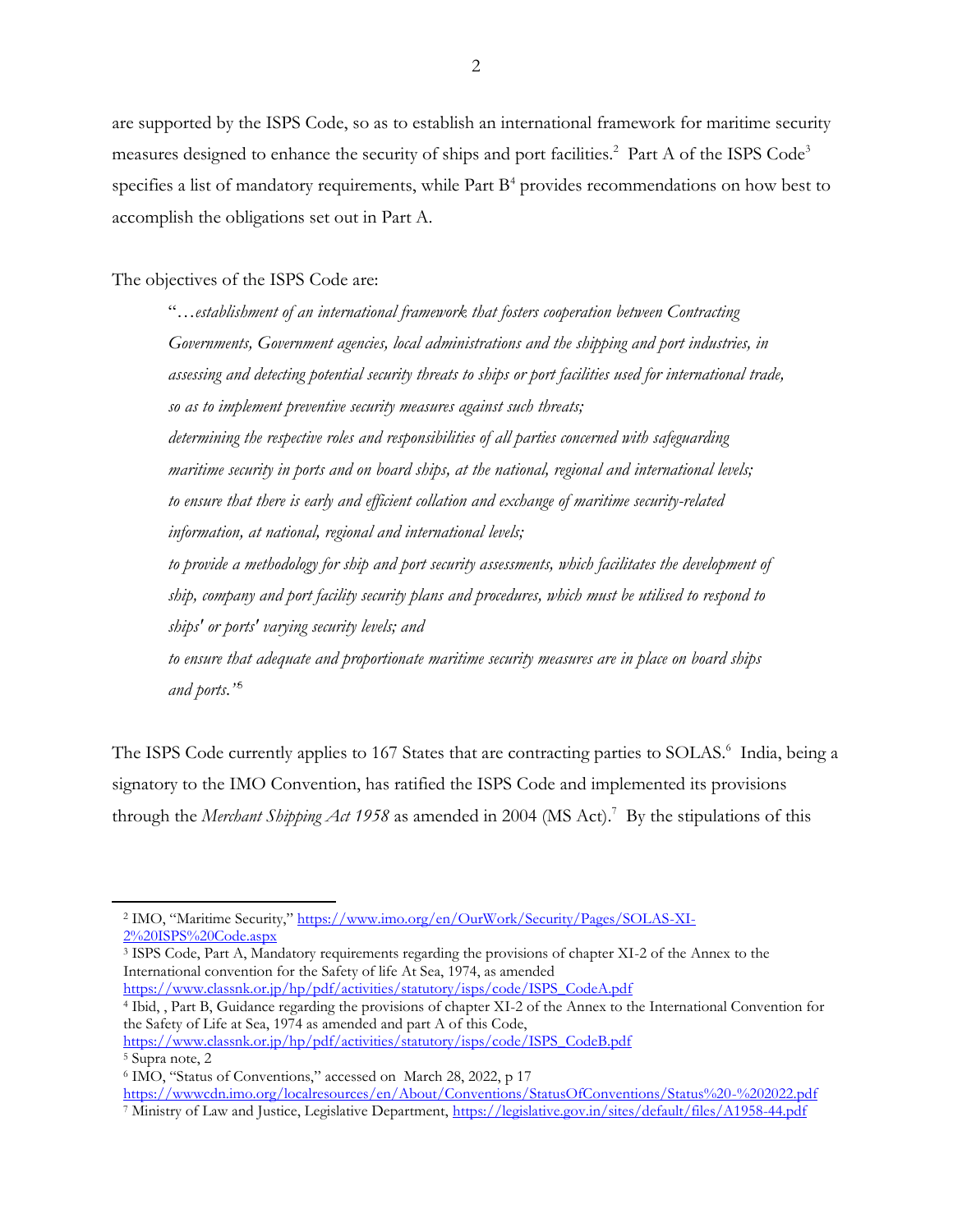Act, for the 'maritime security of India',<sup>8</sup> the Indian Government must set 'security levels'<sup>9</sup> and provide relevant information to port facilities within India, as also to every ship entering an Indian port. The Indian government must carry out port-facility assessments. Every 'company,<sup>10</sup> ship or 'port facility<sup>11</sup> must comply with the relevant requirements under the MS Act,<sup>12</sup> in compliance with SOLAS and the ISPS Code. The MS Act grants the Indian government the power to make rules for the carrying-out of such activities.<sup>13</sup>

## **Administration of the ISPS Code in India**

To facilitate the implementation of the ISPS Code, the Indian government, as also port authorities and shipping companies within India are required to appoint suitable security officers and staff on each ship, port facility and shipping company. These officers, include a 'Port Facility Security Officer' (PFSO), a 'Ship Security Officer' (SSO), and a 'Company Security Officer' (CSO). They are assigned with the duties of evaluating, organising and implementing effective security plans that are prepared to handle every probable security threat. <sup>14</sup>

<sup>&</sup>lt;sup>8</sup> Maritime security of India includes a range of measures employed by those in the maritime industry to address terrorism, sabotage, stowaways, illegal migrants, asylum seekers, piracy, armed robbery, seizure or pilferage; and any other hostile act or influence which threatens the security in the maritime transport sector. Merchant Shipping Act, 1958 as amended in 2004, (Ms Act) Section 44A

<sup>9</sup> Security level" means the qualification of the degree of risk associated with the threat or an unlawful act against a ship, or against a port facility or any other area connected therewith. Ibid, Section 344 K  $(g)$ 

<sup>10</sup> "Company" means the owner of the ship who, or any organisation which has assumed the responsibility of operation of the ship from the owner of such ship and who or which has agreed to take over all the duties and responsibilities imposed by the International Safety Management Code; Ibid, Section 344 K (a)

<sup>11</sup> "Port facility" means any location or area including anchorages or waiting berths or approaches from seaward and determined by the Central Government or the designated authority, as the case may be, where interface between ships or a ship and a port takes place; Ibid, Section 344 K (e)

<sup>12</sup> A port facility in India shall comply with all the requirements contained in Chapter IBO of the Merchant Shipping Act, 1958 (44 of 1958) or the rules made there under so far as they are not inconsistent with the provisions of this Act. Indian Ports Act, 1908, Section 68 D

<sup>13</sup> MS Act, Section 344 T

<sup>&</sup>lt;sup>14</sup> IMO, SOLAS XI-2 and the ISPS Code, [https://www.imo.org/en/OurWork/Security/Pages/SOLAS-XI-](https://www.imo.org/en/OurWork/Security/Pages/SOLAS-XI-2%20ISPS%20Code.aspx)[2%20ISPS%20Code.aspx](https://www.imo.org/en/OurWork/Security/Pages/SOLAS-XI-2%20ISPS%20Code.aspx)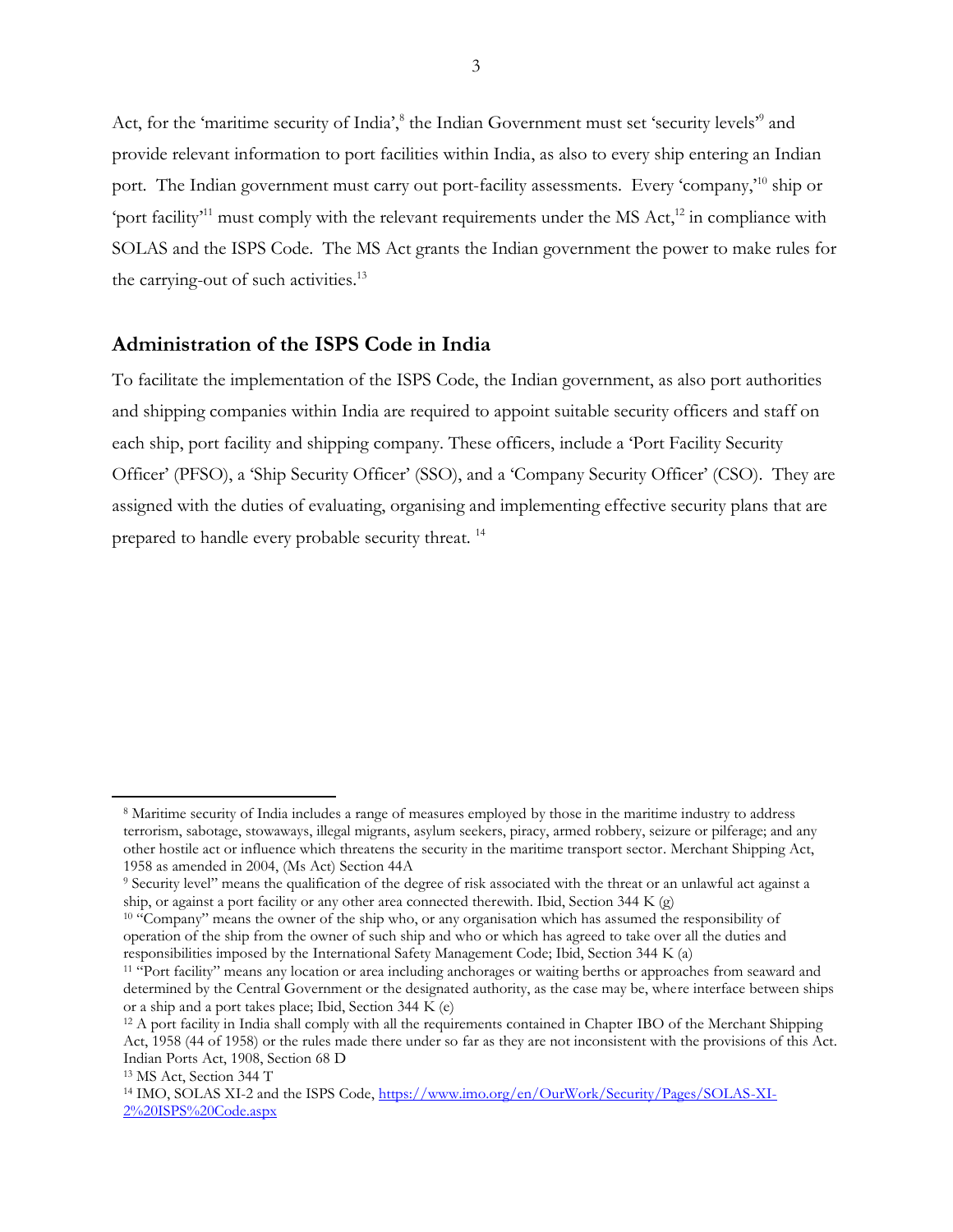The Indian government is required to nominate a "Designated Authority" <sup>15</sup> and a "Recognized Security Organization" (RSO)<sup>16</sup> to implement the ship and port facility security plans designed under ISPS Code. The Directorate General of Shipping (DGS) has been nominated as the 'designated authority', while the Indian Register of Shipping (IRS) has been nominated as the RSO. $17$ DGS deals with the approval of ship-security plans, and is responsible for the verification of prerequisites of plans, and also for issuing a standardised 'International Ship Security Certificate' (ISSC),<sup>18</sup> and a 'Continuous Synopsis Record' (CSR).<sup>19</sup> Whenever necessary, DGS issues circulars with the aim of providing guidance to the maritime sector on the application of the MS Act, 1958 (amended in 2004) and the ISPS Code. The DGS is vested with statutory powers under Section 7 of the MS Act, 1958.

## **Security Levels**

Part A of the ISPS code contains detailed, mandatory requirements of ship security, $^{20}$  port-facility security,<sup>21</sup> and specifies the responsibilities of the Indian government.<sup>22</sup> Part B, which is advisory in nature rather than being mandatory, provides guidelines and recommendations on how to meet requirements in Part A. However, the Indian government is required to give these recommendations due consideration. A major responsibility of the Indian government, as stipulated in Part A, is the setting of security levels; and Indian-flag ships as well as Indian port facilities must act upon these security levels set by the Indian government.<sup>23</sup> Apart from setting these security

```
https://www.classnk.or.jp/hp/pdf/activities/statutory/isps/code/SOLAS-XI-2-e.pdf
```
<sup>&</sup>lt;sup>15</sup> Designated Authority means the organization(s) or the administration(s) identified, within the Contracting Government, as responsible for ensuring the implementation of the provisions of this chapter pertaining to port facility security and ship/port interface, from the point of view of the port facility. Chapter XI-2, Special measures to enhance Maritime Security, Regulation 1.11

Also under Section 344 K (c) of MS Act, "designated authority" means such authority as the Central Government may, by notification in the Official Gazette

<sup>16</sup> ISPS Code, Part A, Section 15.2

<sup>&</sup>lt;sup>17</sup> In accordance with the Ministry of Shipping Directive No. SR-20013/2/2003-AG dated 4<sup>th</sup> July 2003, ISPS Circular: NT/ISPS/PFSP/02/2004, [https://www.dgshipping.gov.in](https://www.dgshipping.gov.in/) > Shipping Notices

<sup>18</sup> MS Act, Section 344 Q

<sup>19</sup> According to SOLAS Chapter, IX-1, Regulation 5 all passenger and cargo ships of 500 gross tonnages and above must have a continuous synopsis record on the board. The CSR is a procedure in the onboard record of the history of the ship with respect to the information recorded therein.

<sup>20</sup> ISPS Code Part A, Section 6-12

<sup>21</sup> Ibid, Section 14-16

<sup>22</sup> Ibid, Section 4

<sup>23</sup> Ibid, Sections 7.1 and 14.1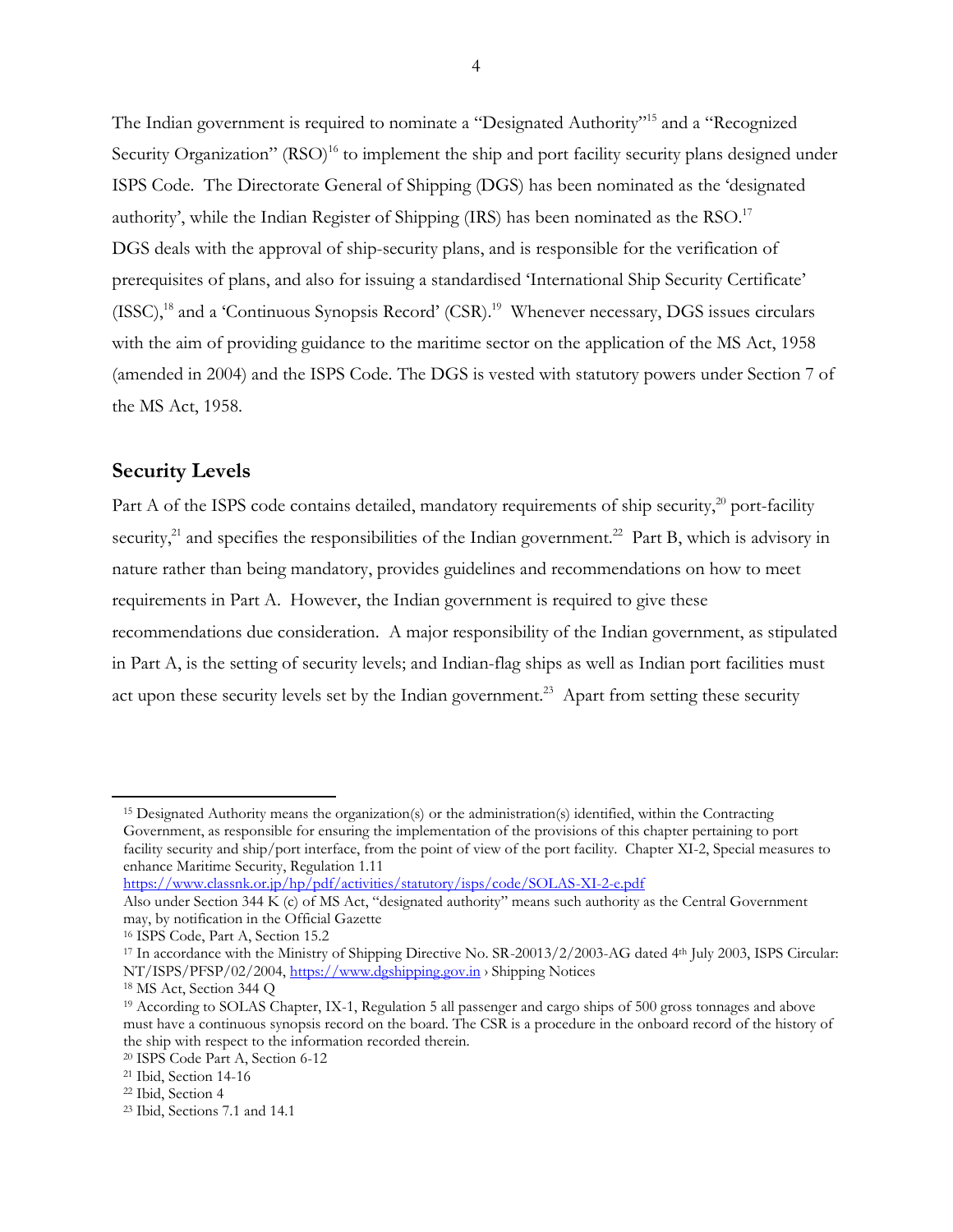levels, the Indian government has also to provide guidance for protection from security incidents, and is required to approve port facility assessments and port facility security plans.<sup>24</sup>

At 'Security Level 1', basic preventive security measures must be carried out.<sup>25</sup> Security Level 2 provides for appropriate additional protective security measures to be maintained, usually for a longer period of time, due to the increased risk of a security incident.<sup>26</sup> Security Level 3 invokes further specific security measures to be maintained for a limited period of time when a security incident is probable and imminent, even though it may not always be possible to identify the possible target.<sup>27</sup> At Security Levels 1 and 2, additional measures must be put in place with the approved security plans. In addition, at Security Level 3, the Indian government may issue security instructions to which the ship and port facility must respond, and which they must implement. $^{28}$ Ships must acknowledge instructions on the various security levels in force.<sup>29</sup>

'Part B', which is, as has already been mentioned, recommendatory in nature, stipulates more detailed regulations in respect of 'Part A'. In particular, 'Part B' stipulates the precise security measures of ship and port facilities under Security Levels 1, 2 and 3, respectively.<sup>30</sup> In the case of India, some portions of 'Part B' have been made mandatory through the circulars issued by DGS. For instance, the security levels of some major ports such as Mumbai Port Trust, Kolkata Port Trust, Jawaharlal Nehru Port Trust, Deendayal Port Trust, and some other non-major ports, are retained at 'Level 2', in preparation for possible terrorist attacks.<sup>31</sup>

Prior to the promulgation of the ISPS Code, there was no consensus within the international community on how exactly to cooperate on issues of maritime security. The provisions of ISPS Code, on the other hand, now direct the Indian government and all stakeholders of the maritime sector on how exactly to enhance their security measures. If the ISPS Code is not implemented, it

<sup>24</sup> Ibid, Sections 4.1 and 4.2

<sup>25</sup> Ibid, Sections 7.2 and 14.2

<sup>26</sup> Ibid, Section 7.3 and 14.3

<sup>27</sup> Ibid, Section 7.4 and 14.4

<sup>28</sup> Ibid, Section 4.2

<sup>29</sup> Ibid, Section 7.5

<sup>30</sup> Ibid, Part B, Section 4

<sup>&</sup>lt;sup>31</sup> Security Level as on 31 December 2018,

[https://www.dgshipping.gov.in/writereaddata/ShippingNotices//ShippingNotices/201904260432028982272securityl](https://www.dgshipping.gov.in/writereaddata/ShippingNotices/ShippingNotices/201904260432028982272securitylevellistntbr.pdf) [evellistntbr.pdf](https://www.dgshipping.gov.in/writereaddata/ShippingNotices/ShippingNotices/201904260432028982272securitylevellistntbr.pdf)